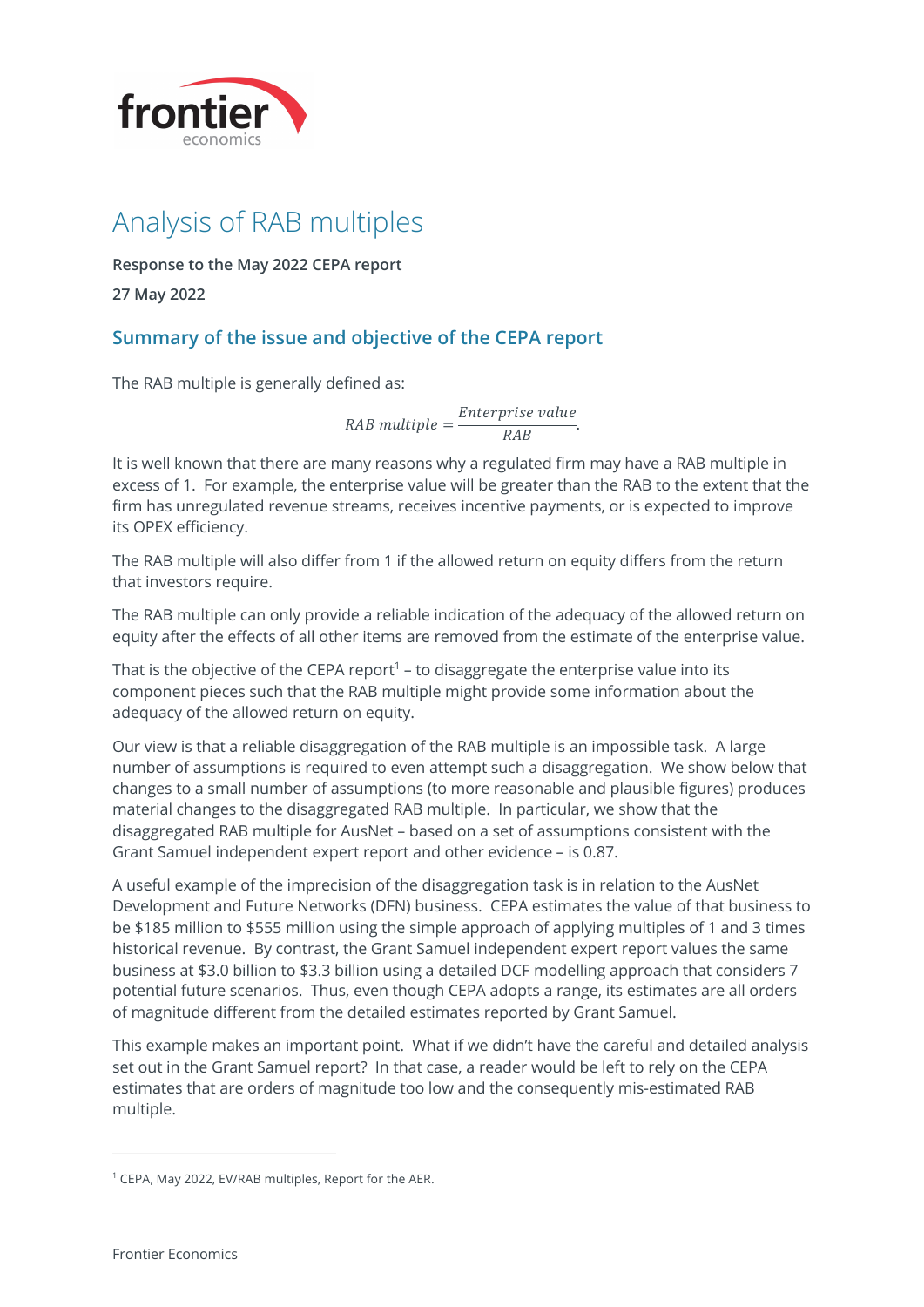

## **More direct evidence is available**

The ENA March 2022 submission<sup>2</sup> notes that there is no need to seek to disaggregate RAB multiples in relation to the recent Spark and AusNet transactions to inform the adequacy of the AER's current allowed return on equity. This is because the independent expert reports for both transactions provide direct estimates (based on detailed analysis) of the required return on equity. Both of the independent experts concluded that the return on equity required by market investors is materially higher than the AER's current regulatory allowance. This is spelled out in Section 12.1 of the ENA submission.

## **Conclusions drawn from the CEPA disaggregation model**

The CEPA report is based on a financial model that has been produced for the purpose of disaggregating the enterprise value into its component pieces.

In the remainder of this note, we explain that we have used the CEPA financial model and made four simple changes to the input assumptions used by CEPA. We consider these changes to be more realistic and plausible, and more consistent with the available evidence, than the figures adopted by CEPA.

The changes we have made to the CEPA inputs are summarised in **Table 1** below.

<sup>2</sup> ENA, March 2022, Rate of return instrument review: Response to AER's final omnibus and information papers.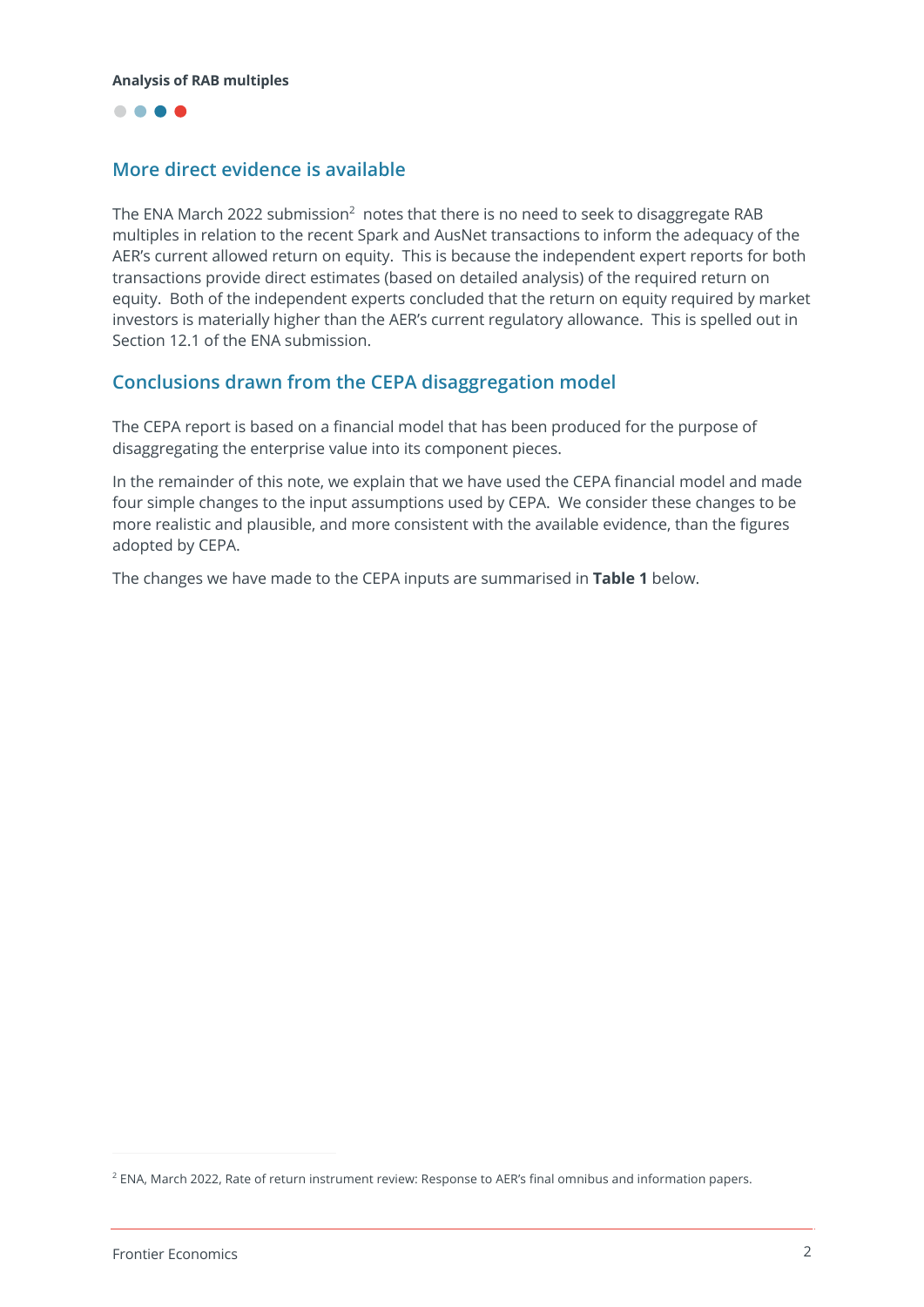

## **Table 1:** Proposed alternative to CEPA model assumptions

| <b>Item</b>                                      | <b>CEPA assumption</b>                                                                                                                                          | <b>Proposed alternative</b>                                                                                                                                        |
|--------------------------------------------------|-----------------------------------------------------------------------------------------------------------------------------------------------------------------|--------------------------------------------------------------------------------------------------------------------------------------------------------------------|
| Value of<br>unregulated<br>assets                | Applies a multiple of 1-3 to<br>current unregulated revenues.<br>No regard to substantial future<br>investment program. Mid-point<br>estimate is \$370 million. | Independent expert report contains<br>detailed modelling of proposed future<br>investment program. Independent<br>expert mid-point estimate is \$3,150<br>million. |
| Tax benefits<br>arising from sale<br>transaction | Zero.                                                                                                                                                           | Independent expert valuation of<br>benefits from step-up in tax asset base<br>arising from the sale transaction.                                                   |
| <b>Terminal RAB</b><br>multiple.                 | Assumes aggregate RAB<br>multiple reduces over time to<br>1.1. No reason provided.                                                                              | Assume that aggregate RAB multiple<br>remains constant over time.                                                                                                  |
| New investment in<br>regulated assets.           | Zero. Implication is that the<br>value of regulated assets<br>asymptotes to 0 over 50 years.                                                                    | Conservative estimate of 4%. Still does<br>not keep up with depreciation. Real<br>value of assets declines slowly over<br>time.                                    |

*Source: CEPA report, Frontier Economics assumptions.*

CEPA's model can be used to disaggregate the enterprise value into its component pieces. One can then remove the identifiable items that are not related to the present value of regulatory allowances. The idea is that the resulting RAB multiple then provides some indication of the adequacy of the AER's regulatory allowance.

We make the four changes set out in **Table 1** above to the CEPA model. We then use the CEPA model to disaggregate the enterprise value into its component pieces and we remove the identifiable items that are not related to the present value of regulatory allowances.

The resulting RAB multiple for AusNet is 0.87.<sup>3</sup>

We note that an estimate less than 1 implies that the AER's regulatory allowance is less than the return that investors require.

We also note that this conclusion is entirely consistent with the allowed return on equity being less than what market investors require.

However, our view is that the best evidence of the adequacy of the AER's allowed return is the direct estimates of the required return on equity in independent expert valuation reports. That

<sup>&</sup>lt;sup>3</sup> We have used figures from the AusNet transaction in our analysis – because more detailed information is available for that transaction. We note that the aggregated RAB multiples, and the independent expert estimates of the required return on equity, are similar across the Spark and AusNet transactions.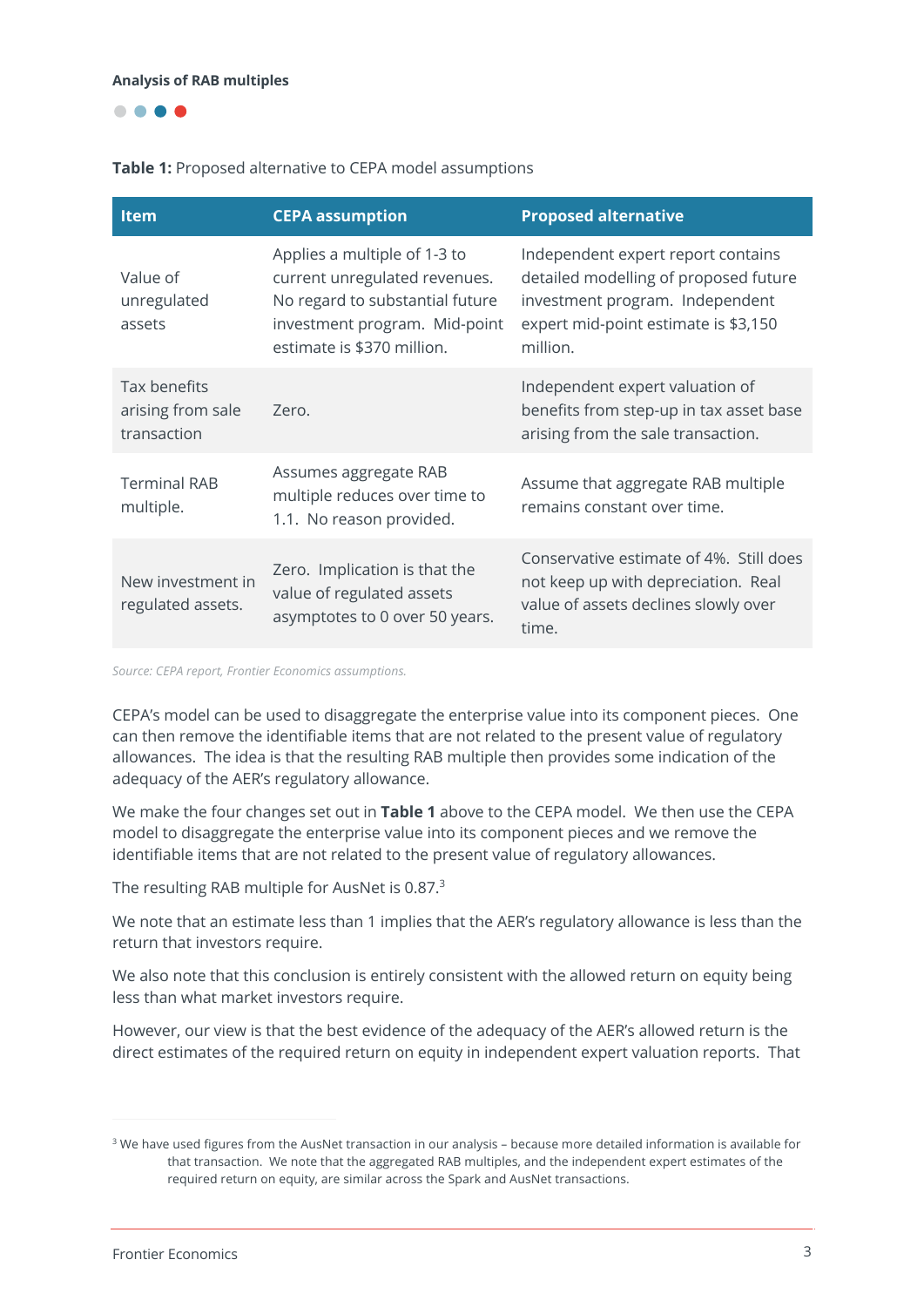

direct evidence is more informative and more reliable than the inferences that can be drawn from attempts to disaggregate the enterprise value into its component pieces.

## **Stage 1: Remove unregulated assets**

As noted above, the RAB multiple is generally defined as:

$$
RAB \t multiple = \frac{Enterprise \t value}{RAB}.
$$

Of course, this figure is meaningless to the extent that unregulated assets are included in the numerator, but not the denominator. Consequently, the first, and most obvious, step when computing RAB multiples is to remove the value of unregulated assets from the enterprise value.

CEPA (p. 13) makes this point in defining the RAB multiple as:

*RAB multiple (regulated only)* = 
$$
\frac{ \text{Exterprise value (total) - Enterprise value (unregulated)} }{\text{RAB}}
$$

In relation to AusNet, CEPA identifies two components of value from unregulated investments:

- a. The present value of future revenue from the Development and Future Networks (DFN) business, with a mid-point estimate of \$370 million; and
- b. The present value of future revenue from other unregulated investments, with a mid-point estimate of \$600 million.

Thus, after controlling for CEPA's estimate of the value of unregulated assets, we have:

RAB multiple (regulated only) =  $\frac{18,119 - (370 + 600)}{9,870} = \frac{17,149}{9,870} = 1.74.$ 

The 1.74 figure appears near the bottom of the table on p. 27 of the CEPA report.

At this point it is important to note that there is a very material difference between CEPA's estimate of the present value of the DFN business and the corresponding estimate provided by Grant Samuel in its independent expert report in relation to the recent AusNet transaction.

Whereas CEPA estimate the value of the DFN business at \$370 million (mid-point estimate), Grant Samuel adopts an estimate of \$3,150 million (mid-point estimate). That is, the Grant Samuel estimate is more than 8 times higher than the CEPA estimate.

The reason for such a colossal difference between these estimates is that:

- a. The CEPA estimate is produced by applying a multiple of 2 (mid-point estimate) to current revenues from the DFN business. This does not reflect the material growth forecasted for that business; whereas
- b. The Grant Samuel independent expert report notes the important role of the DFN business within the AusNet portfolio:

*Development & Future Networks is an integral component of AusNet's broader long term strategy of capitalising on the energy transition and providing the infrastructure*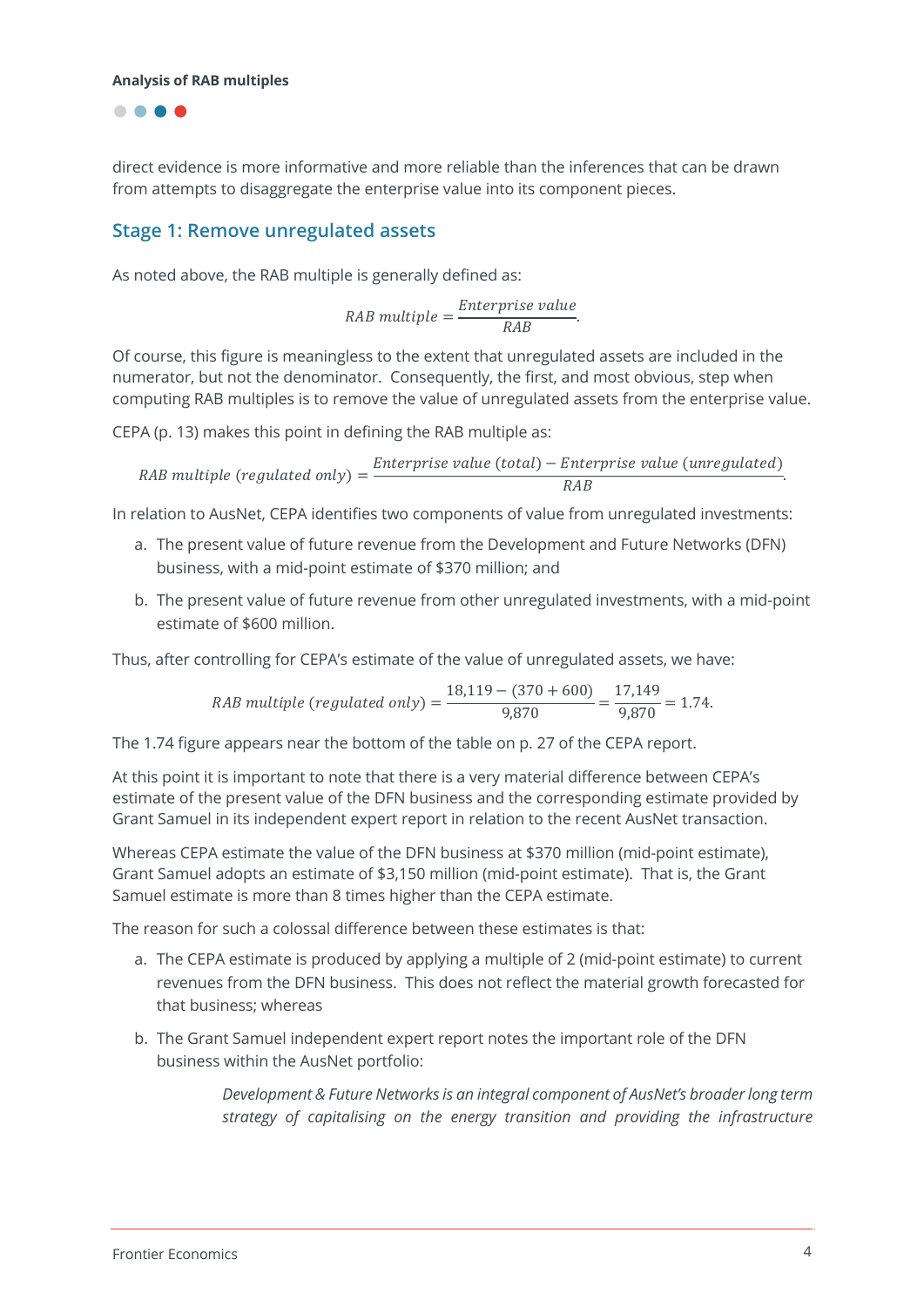



*required to deliver on the increasing penetration of electricity as an energy source across Australia. <sup>4</sup>*

c. The Grant Samuel independent expert report also notes the substantial investment and fast growth of that business:

> *capital expenditure is generally around or in excess of 100% of EBITDA and is almost exclusively growth capital expenditure. 5*

such that:

*the short term earnings outlook is not necessarily reflective of Development & Future Networks' longer term prospects. <sup>6</sup>*

d. This leads Grant Samuel to perform detailed DCF modelling of seven different scenarios for the DFN business and to conservatively adopt a valuation range towards the bottom end of those valuation estimates, as summarised in **Figure 1** below.



**Figure 1**: Grant Samuel estimate of value of DFN business

*Source: Grant Samuel independent expert report, p. 80.*

e. Moreover, the Grant Samuel independent expert report (p. 27) notes that the DFN business currently holds:

<sup>4</sup> Grant Samuel independent expert report, p. 48.

<sup>5</sup> Grant Samuel independent expert report, p. 50.

<sup>6</sup> Grant Samuel independent expert report, p. 50.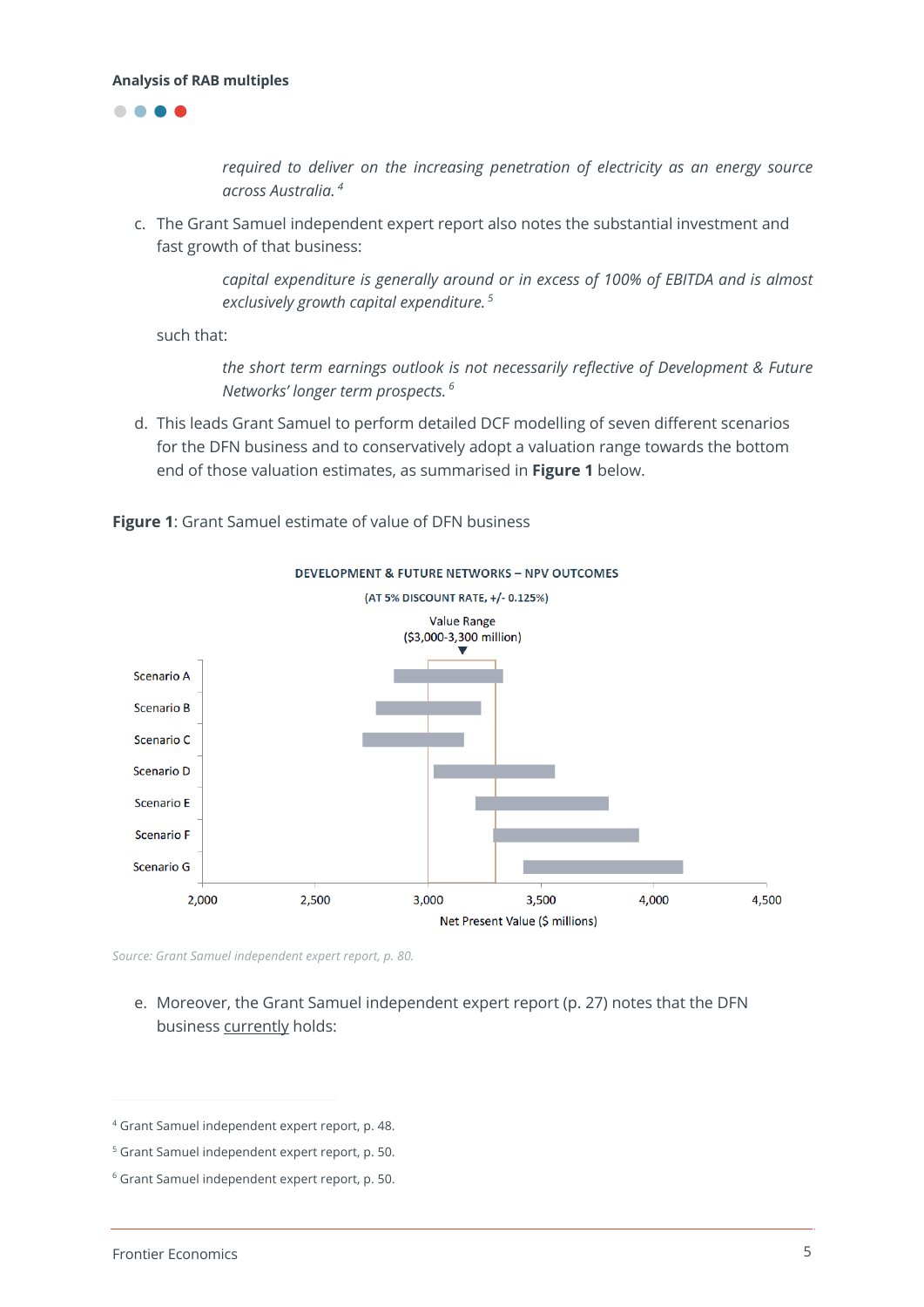

- i. A lessor receivable of \$318.9 million in relation to unregulated customer connection assets; and
- ii. A license receivable of \$161.9 million in relation to the Victorian Desalination Plant.

The value of these assets, already recorded at market value in AusNet's accounts under AASB16, is already materially higher than the CEPA estimate of total value.

We also note that the Grant Samuel independent expert report was completed in accordance with legislation and ASIC guidelines.

For all of the reasons set out above, we conclude that the Grant Samuel estimate of the DFN business should be preferred.

If one adopts the independent expert estimate of the value of the DFN business, the RAB multiple reduces as follows:

RAB multiple (regulated only) =  $\frac{18,119 - (3,150 + 600)}{9,870} = \frac{13,919}{9,870} = 1.41$ .

We consider this to be the appropriate starting point figure.

## **Stage 2: Remove 5 identified components of enterprise value**

CEPA then identifies five additional items that must be removed from the numerator (enterprise value) before any meaningful use can be made of the RAB multiple:

1. Trailing average cost of debt above current spot rate – the value differential between the trailing average allowance for the return on debt and the actual cost of debt borne by a new owner that has raised debt finance at the prevailing rate. This differential persists for a maximum of 10 years, at which point the new owner is assumed to be replicating the trailing average approach to debt.

CEPA's base-case estimate for this item is \$331 million;

2. Out-performance against cost of debt – the value created by being able to raise ongoing debt finance at a rate below the regulatory allowance.

CEPA's base-case estimate for this item is \$627 million;

3. Incentive schemes.

CEPA's base-case estimate for this item is \$1,016 million, being the sum of the value of incentives available under current determinations (\$161 million) and the estimated value of future incentives (\$855 million);

- 4. OPEX outperformance the value created by cost savings relative to the regulatory allowance. CEPA's base-case estimate for this item is \$1,776 million; and
- 5. Tax savings the value created from arrangements that result in tax paid being less than the regulatory allowance for corporate tax.

CEPA's base-case analysis assumes that there is no tax advantage available to AusNet – either now or in the future. Rather, the additional revenues due to items 1 to 4 above will result in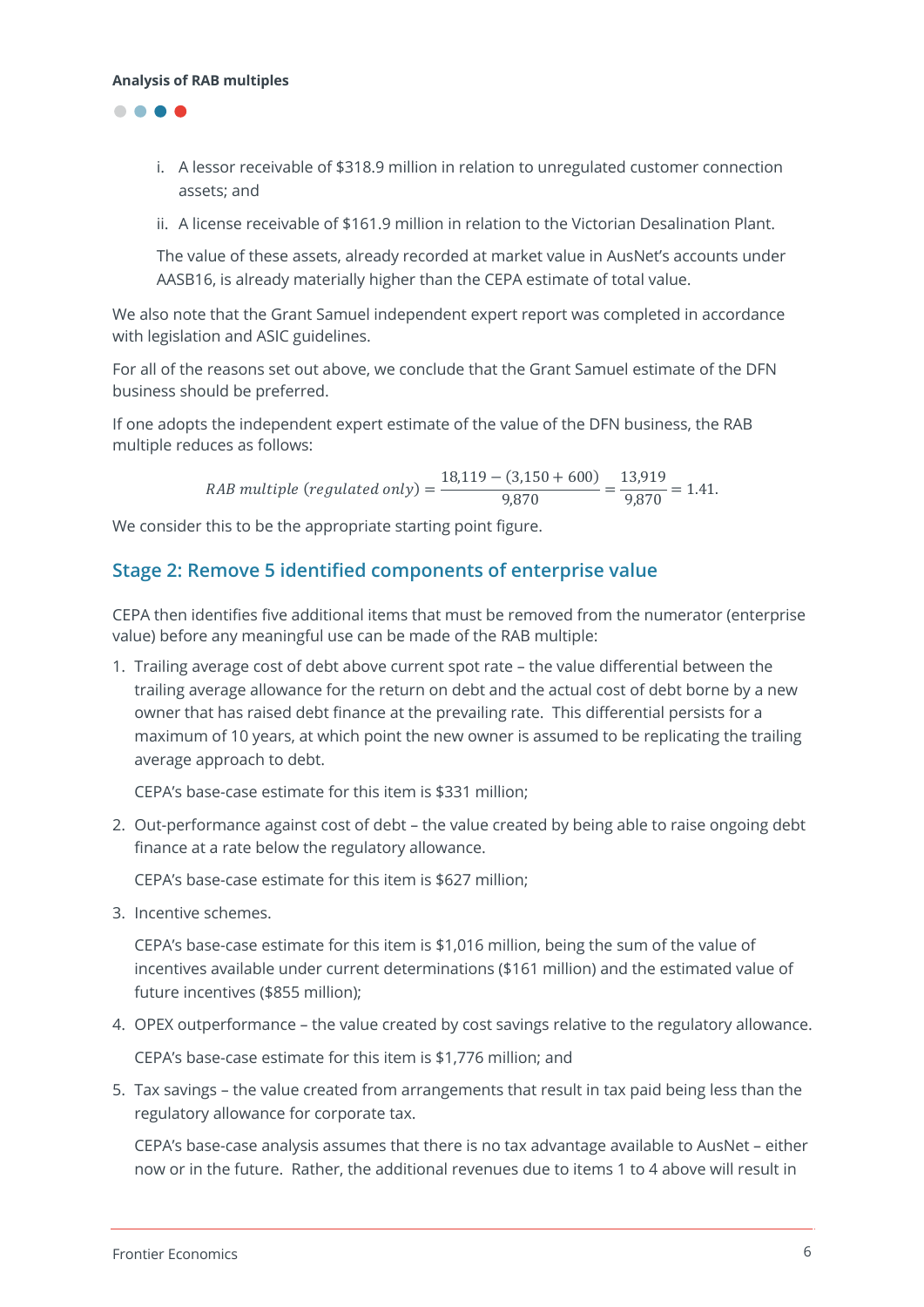$\bullet\bullet\bullet\bullet$ 

*additional* tax being paid, which has a present value of \$274 million. These additional taxes offset part of the value of items 1 to 4 above.

**Table 2** below shows that these adjustments – made using CEPA's mid-point base-case estimates – reduce the RAB multiple to 1.06.

This table sets out figures using the CEPA model and making only one change – replacing the CEPA estimate of the value of the DFN business with the independent expert estimate of that same business.

| Table 2: RAB multiple using CEPA estimates but for independent expert valuation of DFN assets |  |  |
|-----------------------------------------------------------------------------------------------|--|--|
|-----------------------------------------------------------------------------------------------|--|--|

| <b>Item</b>                              | <b>Amount (\$ millions)</b> |        |
|------------------------------------------|-----------------------------|--------|
| Enterprise value (regulated only)        |                             | 13,919 |
| Less adjustments                         |                             |        |
| Trailing average differential            | 331                         |        |
| Return on debt outperformance            | 627                         |        |
| Current incentives (revenue adjustments) | 161                         |        |
| <b>Future incentives</b>                 | 855                         |        |
| OPEX outperformance                      | 1,776                       |        |
| Tax effects                              | $-274$                      | 3,475  |
| Enterprise value (after adjustments)     |                             | 10,444 |
| <b>RAB</b>                               |                             | 9,869  |
| RAB multiple (after adjustments)         |                             | 1.06   |

*Source: CEPA – Inference model.xlsx, replacing enterprise value in cell K18 on the Summary – AST tab and making no other changes.*

The CEPA report contains a figure designed to show how the five items set out above might bridge part of the gap between the estimated enterprise value and the RAB. That figure is reproduced as **Figure 2** below. The CEPA figure begins with an enterprise value of \$17,173 million – based on an implausibly low estimate of the value of the DFN business. CEPA concludes that there is a 'gap' of unexplained value amounting to \$3,818 million.

It is important to note that this figure from the CEPA report assumes zero new investment in regulated assets – not even the replacement of existing regulated assets. In this regard, CEPA (p. 20) notes that "no capex program is assumed after the current regulatory period comes to an end." We show below that even a very conservative assumption about capex materially explains the 'gap.'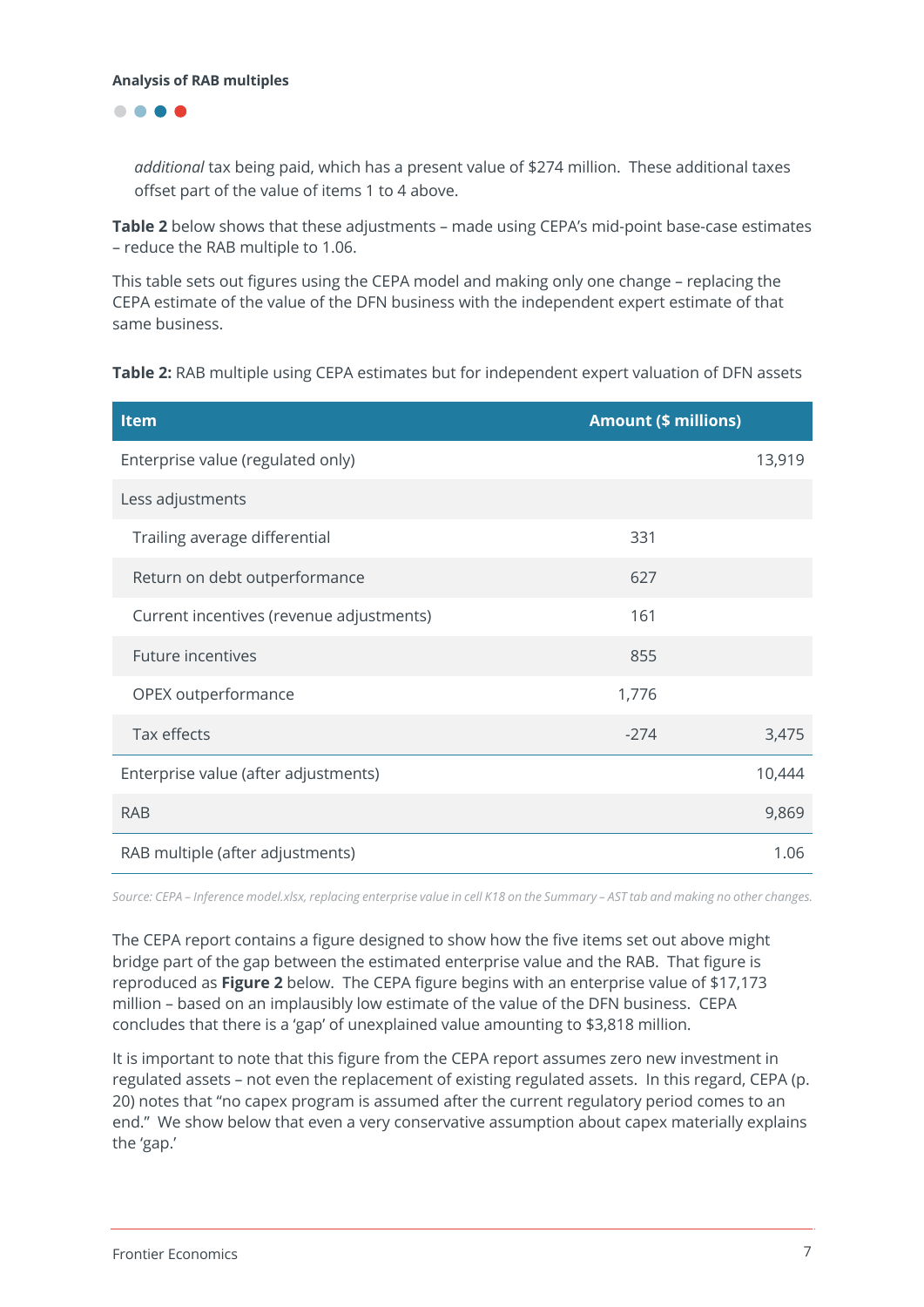....





*Source: CEPA – Inference model.xlsx, Summary AST tab, created by entering 0 for Net CAPEX in Row 11 of Control tab. See Figure 4, p.20 of CEPA report.*

We have re-produced **Figure 2** using the models attached to the CEPA report and making a single change – using the independent expert estimate of the value of the DFN business in place of the CEPA estimate. This results in a smaller starting RAB, as illustrated in **Figure 3** below.



**Figure 3**: Components of enterprise value using independent expert estimate of DFN business

*Source: CEPA – Inference model.xlsx, Summary AST tab, created by entering 0 for Net CAPEX in Row 11 of Control tab.*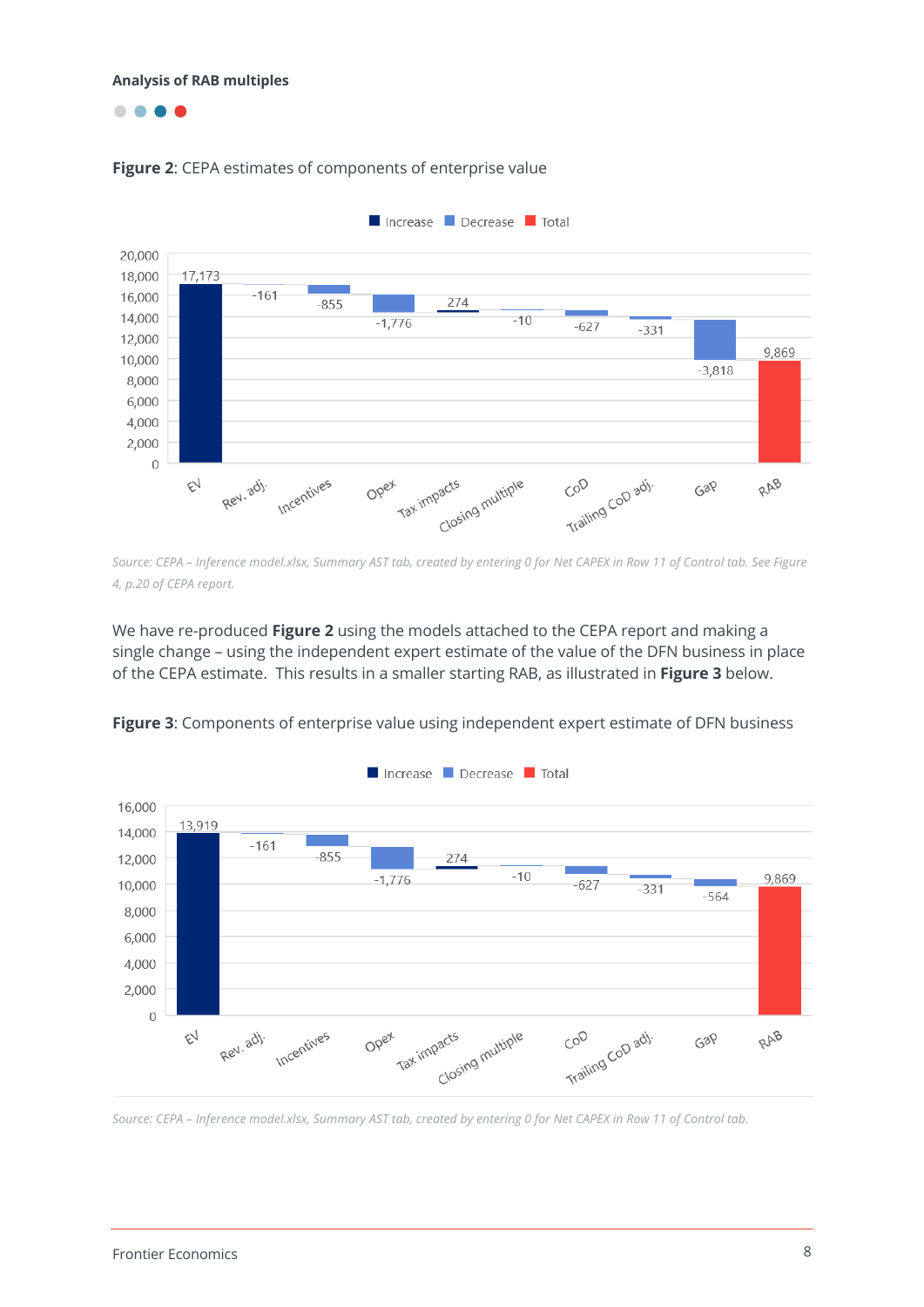

**Figure 3** shows that the 'gap' between the enterprise value and RAB is largely explained by the five items identified, and estimated, by CEPA. The resulting 'gap' is only about 6% of the RAB, resulting in a RAB multiple of 1.06 as in **Table 2** above.

## **Stage 3: Final adjustments**

CEPA also identify two other items that are relevant to the calculation of the RAB multiple in their model:

1. **The terminal RAB multiple.** CEPA's model generates annual estimates for the next 54 years, after which a terminal value is adopted. That terminal value is computed by multiplying the estimated RAB by an assumed RAB multiple.

CEPA adopts a terminal RAB multiple of 1.1 in its base case model.

2. **RAB growth.** New investment in capital projects within the regulated part of the business can have a positive NPV, arising from the five sources above applying to new assets in the same way as to existing assets.

CEPA's base case model assumes zero capital investment in the regulated assets of the business.

Our analysis thus far makes only one change to the CEPA base case model – replacing the CEPA estimate of the value of the DFN business with the independent expert estimate.

In our view, there are three other changes that would be more reasonable than the base case assumptions adopted by CEPA:

- 1. CEPA's base case analysis assumes that there are no tax benefits associated with the AusNet transaction. However, CEPA notes that the independent expert report that was produced in relation to that transaction adopted a 'step-up' in the tax base.<sup>7</sup> This 'step-up' is clearly a source of value that is a component of the transaction price. Consequently, CEPA have provided for such a step-up in their model. We have inserted the independent expert estimates of the value of this step-up into the relevant cells in the CEPA model.<sup>8</sup>
- 2. CEPA's base case analysis assumes a terminal RAB multiple of 1.1. CEPA does not explain the origin or the rationale for that figure. By contrast, we note above that the five items set out above produce a current RAB multiple of 1.41. That is, the value of incentive payments, OPEX outperformance, and so on currently result in the enterprise value being 41% higher than the RAB. By adopting a terminal RAB multiple of only 1.1, CEPA is essentially assuming that, although these items are currently a source of significant value, they will not be a source of significant value in the future. No rationale is provided for such an assumption. In our view, a more reasonable assumption would be to adopt a terminal RAB multiple in line with the current observed multiple.
- 3. CEPA's base case analysis assumes zero new investment in the regulated part of the business. This results in the real value of the asset base asymptoting to zero over the next 50 years. For

<sup>7</sup> CEPA report, p. 22.

<sup>&</sup>lt;sup>8</sup> Row 36 on the Controls sheet of the CEPA - Inference Model.xlsx spreadsheet model.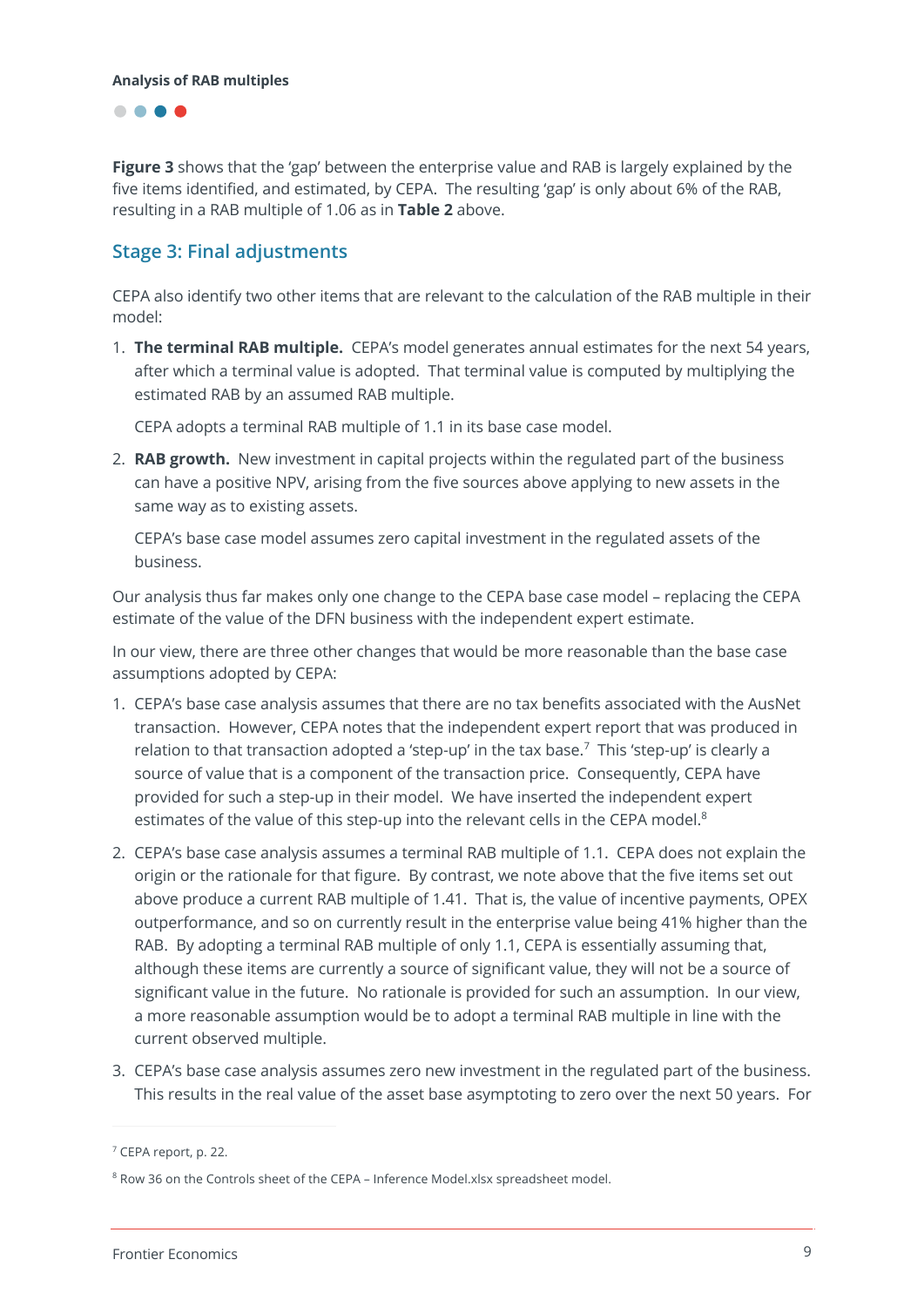## ....

example, under this assumption, the real value of the AusNet distribution business falls from over \$5 billion today to less than \$220 million 54 years hence. Such an assumption is clearly unreasonable. We instead adopt a very conservative assumption of 4% net CAPEX as a percentage of RAB.<sup>9</sup> Even at this level of CAPEX, the real value of the RAB falls over time. That is, our conservative assumption of 4% CAPEX is not quite sufficient to offset depreciation and maintain the current value of the regulated assets.

At this stage, we have made a total of four changes to the input assumptions adopted by CEPA – being the four items summarised in **Table 1** above.

When these adjustments are made to the CEPA model, the result is a RAB multiple of 0.87, as shown in **Table 3** below. That is, after making the adjustments that are summarised in **Table 1**, the RAB multiple is less than 1. This is consistent with the AER's allowed return on equity being less than the return that market investors require.

<sup>&</sup>lt;sup>9</sup> This figure is adopted for illustrative purposes. We have deliberately selected a conservatively low figure such that new investment is insufficient even to maintain the real value of the network.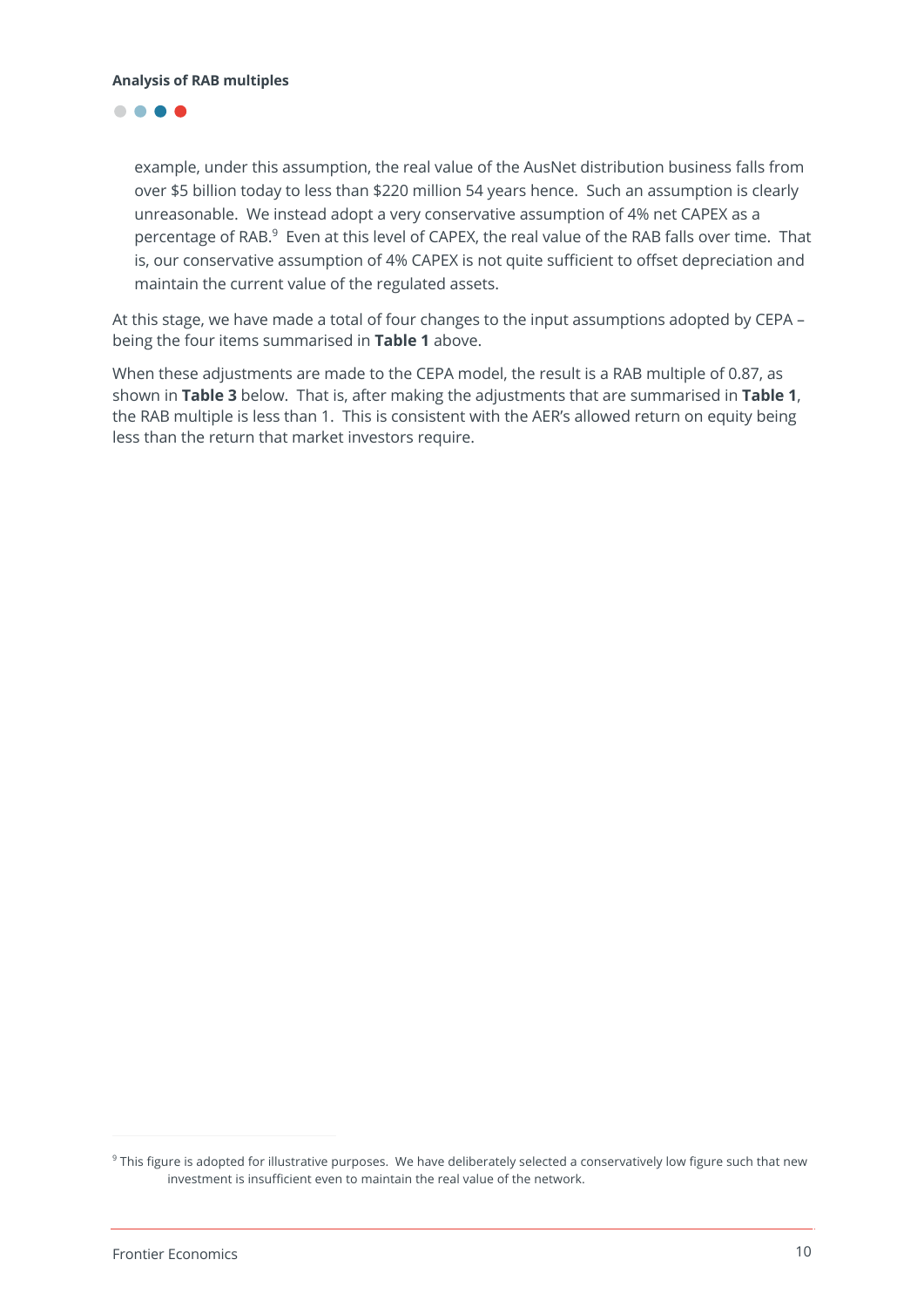....

**Table 3:** RAB multiple using CEPA estimates but for independent expert valuation of DFN assets and tax step-up, terminal RAB multiple in line with current multiple, and CAPEX investment rate of 4%

| <b>Item</b>                              | <b>Amount (\$ millions)</b> |        |
|------------------------------------------|-----------------------------|--------|
| Enterprise value (regulated only)        |                             | 13,919 |
| Less adjustments                         |                             |        |
| Trailing average differential            | 331                         |        |
| Return on debt outperformance            | 1,214                       |        |
| Current incentives (revenue adjustments) | 161                         |        |
| <b>Future incentives</b>                 | 1,080                       |        |
| OPEX outperformance                      | 1,776                       |        |
| Tax effects                              | $-114$                      |        |
| Closing RAB multiple                     | 879                         | 5,327  |
| Enterprise value (after adjustments)     |                             | 8,592  |
| <b>RAB</b>                               |                             | 9,869  |
| RAB multiple (after adjustments)         |                             | 0.87   |

*Source: CEPA – Inference model.xlsx, using independent expert estimate of value of tax step-up, terminal RAB multiple of 1.41, and CAPEX investment rate of 4%.*

## **SPARK Infrastructure**

The CEPA report appears to contain some fundamental errors in relation to SPARK Infrastructure. For example, the table on p. 25 indicates that the RAB is \$6.251 billion, whereas figure 4.4 indicates that it is \$17.149 billion.<sup>10</sup> Thus, there is apparently an error in which the total value of all businesses is used in some calculations, while Spark's proportionate share is (inconsistently) used in other calculations.

Moreover, in valuing SPARK's unregulated assets, CEPA states that:

*We have not attempted to value the development pipeline of Spark Renewables due to the uncertainty around some of the projects. 11* 

<sup>&</sup>lt;sup>10</sup> For AusNet, those two figures coincide within rounding error.

<sup>11</sup> CEPA, p. 14.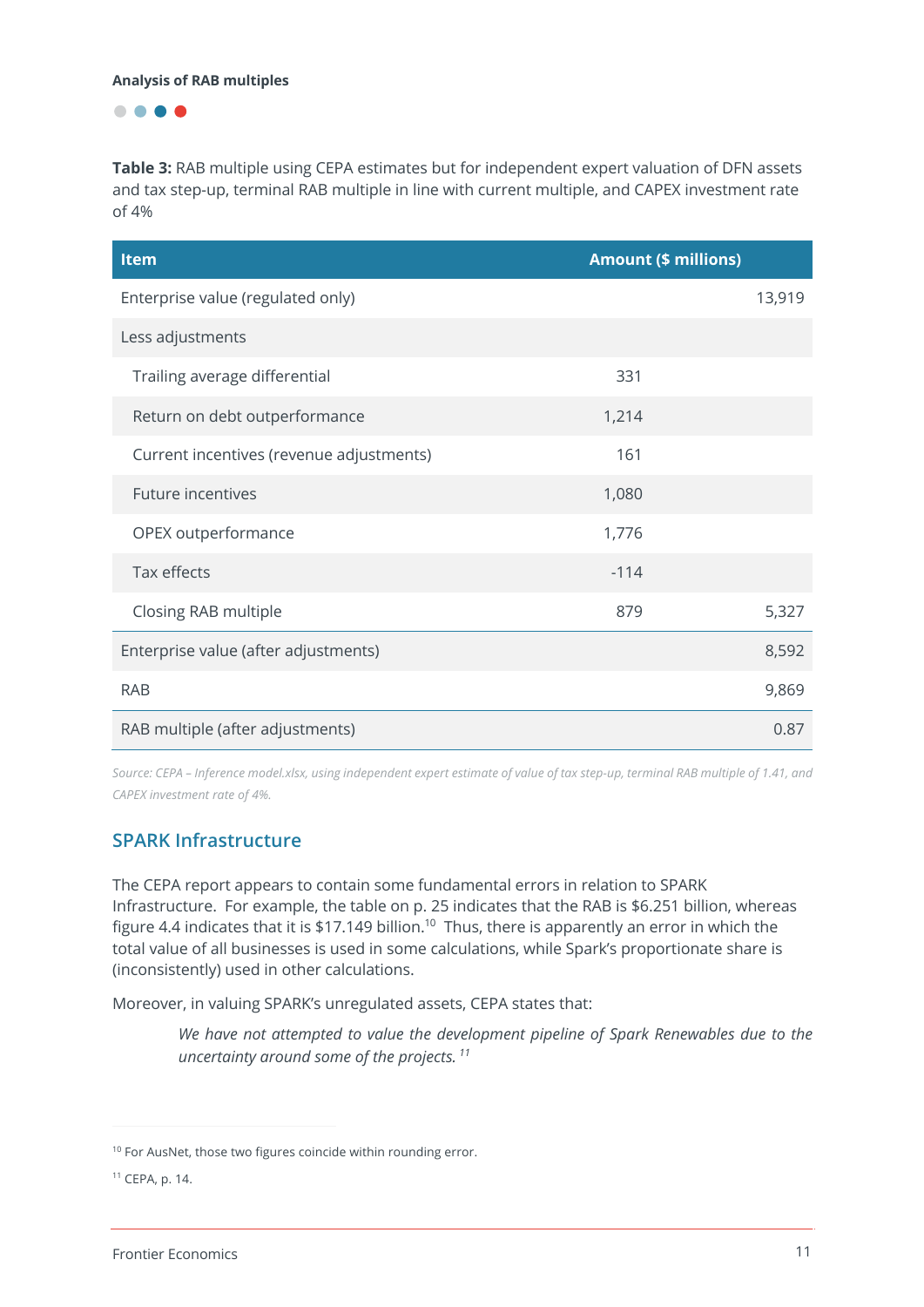

However, CEPA does value that pipeline of projects – at 0. Thus, CEPA's calculation of enterprise value would be overstated by the extent to which the market value of SPARK reflects any value for these projects.

In relation to unregulated revenues within each portfolio company (SAPN, VPN, and Transgrid), CEPA again applies multiples of 1 and 3 times historical earnings. This is contrary to clear evidence of the strong growth that has been forecasted for unregulated revenues. For example, the SPARK Infrastructure Scheme Booklet states that:

*The increasing push for renewable energy generation in Australia is set to drive growth in Spark Infrastructure's unregulated businesses, Beon Energy Solutions (which is wholly-owned by Victoria Power Networks), Enerven (which is wholly-owned by SA Power Networks) and Lumea (which is wholly-owned by TransGrid).12*

In this regard, the KPMG independent expert report notes the need to have regard to:

*opportunities for growth in terms of unregulated revenue streams, both within the portfolio and for Spark Infrastructure itself, particularly through participation in the rapidly changing mix in power sources as the industry transitions from traditional sources towards renewables.<sup>13</sup>*

The Grant Samuel independent expert report for AusNet separately identified the value of unregulated assets (the DFN business). This highlighted the very substantial difference between the Grant Samuel estimate (which reflected anticipated growth) and the CEPA estimate (which did not).

The KPMG independent expert report for SPARK does not separately identify the value of unregulated assets. However, we do note that CEPA has adopted the same approach as it applied to AusNet. Consequently, it would be unsafe to rely on the CEPA estimates of the value of unregulated assets.

For all of the reasons set out above, our view is that CEPA's analysis of SPARK Infrastructure should be disregarded entirely.

## **Other errors, inconsistencies and uncertainties**

Our analysis of the CEPA report and modelling has also identified a number of other errors inconsistencies and uncertainties that highlight the unreliability of such an attempt to disaggregate RAB multiples. For example:

- CEPA's analysis of total debt includes bank debt facilities for SPARK but apparently inadvertently omits bank debt facilities for AusNet;<sup>14</sup>
- CEPA appears to have assumed that all debt relates to the regulated entity, whereas a portion of that debt is likely to have been used to fund unregulated activities;

<sup>12</sup> SPARK Infrastructure Scheme Booklet, p. 41.

<sup>13</sup> KPMG Independent Expert Report, p. 8.

<sup>&</sup>lt;sup>14</sup> Row 101 of the Enterprise Value tab of the CEPA model.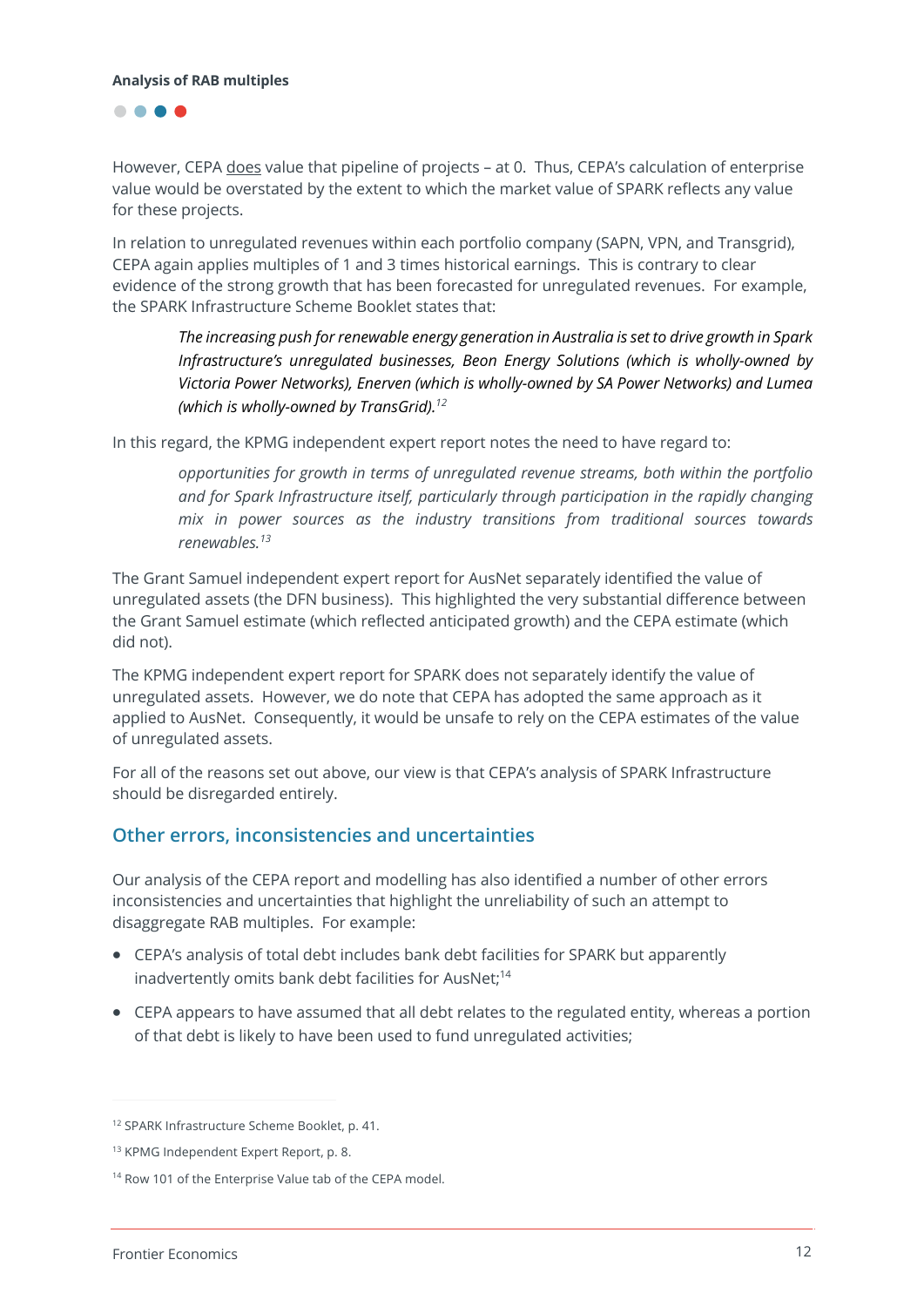

- CEPA's analysis relies heavily on the assumption that incentive payments continue in the future according to the historical average rate (from 2014). However, CEPA's figure 4.8 shows that there is considerable variability in past incentive payments (even after averaging over 7 entities) and that the most recent incentive payments are above the long-run mean. It is unclear what assumptions about incentive payments might have been adopted by the winning bidders; and
- CEPA's analysis relies heavily on the assumption that OPEX outperformance continues in the future according to the historical average rate (from 2006). However, CEPA's figure 4.9 shows that there is considerable variability in past OPEX outperformance (even after averaging over 7 entities) and that the most recent OPEX outperformance above the long-run mean. It is unclear what assumptions about OPEX outperformance might have been adopted by the winning bidders.

All of these examples further highlight the unreliability of such an attempt to disaggregate RAB multiples.

## **Implications for the current RoRI process**

We reiterate our view that a reliable disaggregation of the RAB multiple is an impossible task. Any disaggregated RAB multiple is simply a reflection of the large number of assumptions that are required.

For example, we note that the CEPA model, with the four changes to input assumptions set out in **Table 1** produces a disaggregated RAB multiple of 0.87.

We also reiterate our view that there is no need to seek to disaggregate RAB multiples in relation to the recent Spark and AusNet transactions to inform the adequacy of the AER's current allowed return on equity. This is because the independent expert reports for both transactions provide direct estimates (based on detailed analysis) of the required return on equity.

The implications for the current RoRI process are either that:

- a. The AER will conclude that reliable disaggregation of the RAB multiple is an impossible task, such that RAB multiples have no role; or
- b. The AER will conclude that disaggregated RAB multiples do have a role to play in the RORI process, in which case the draft decision will explain:
	- i. The precise role of disaggregated RAB multiples in the RoRI process including the role of RAB multiples vis a vis the direct evidence on required returns in recent independent expert valuation reports; and
	- ii. Whether the AER agrees that the proposed inputs in **Table 1** are more plausible and consistent with the available evidence.